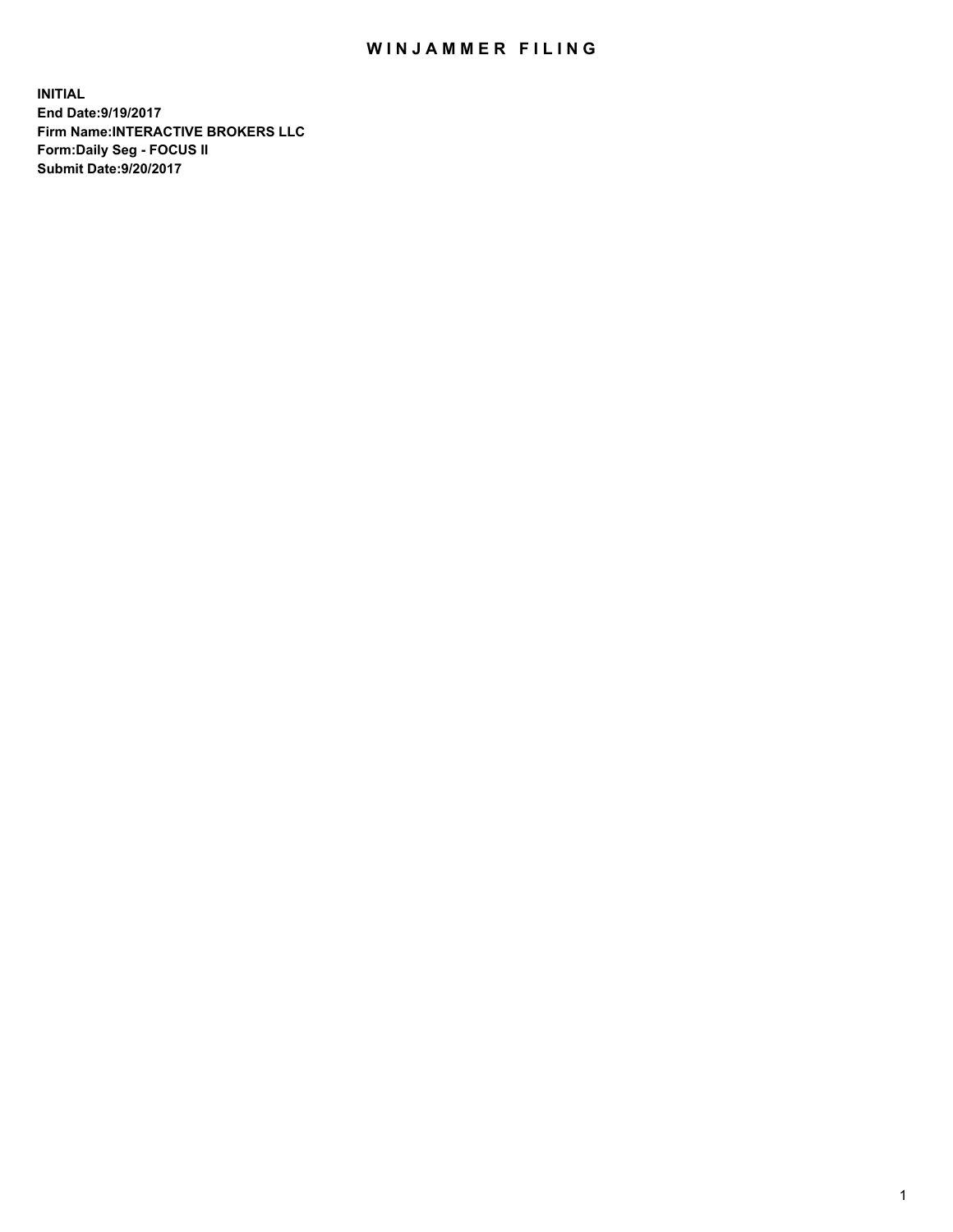## **INITIAL End Date:9/19/2017 Firm Name:INTERACTIVE BROKERS LLC Form:Daily Seg - FOCUS II Submit Date:9/20/2017 Daily Segregation - Cover Page**

| Name of Company<br><b>Contact Name</b><br><b>Contact Phone Number</b><br><b>Contact Email Address</b>                                                                                                                                                                                                                          | <b>INTERACTIVE BROKERS LLC</b><br>James Menicucci<br>203-618-8085<br>jmenicucci@interactivebrokers.c<br>om |
|--------------------------------------------------------------------------------------------------------------------------------------------------------------------------------------------------------------------------------------------------------------------------------------------------------------------------------|------------------------------------------------------------------------------------------------------------|
| FCM's Customer Segregated Funds Residual Interest Target (choose one):<br>a. Minimum dollar amount: ; or<br>b. Minimum percentage of customer segregated funds required:%; or<br>c. Dollar amount range between: and; or<br>d. Percentage range of customer segregated funds required between:% and%.                          | $\overline{\mathbf{0}}$<br>0<br>155,000,000 245,000,000<br>0 <sub>0</sub>                                  |
| FCM's Customer Secured Amount Funds Residual Interest Target (choose one):<br>a. Minimum dollar amount: ; or<br>b. Minimum percentage of customer secured funds required:%; or<br>c. Dollar amount range between: and; or<br>d. Percentage range of customer secured funds required between:% and%.                            | $\overline{\mathbf{0}}$<br>$\overline{\mathbf{0}}$<br>80,000,000 120,000,000<br>00                         |
| FCM's Cleared Swaps Customer Collateral Residual Interest Target (choose one):<br>a. Minimum dollar amount: ; or<br>b. Minimum percentage of cleared swaps customer collateral required:% ; or<br>c. Dollar amount range between: and; or<br>d. Percentage range of cleared swaps customer collateral required between:% and%. | $\overline{\mathbf{0}}$<br>$\overline{\mathbf{0}}$<br>0 <sub>0</sub><br><u>00</u>                          |

Attach supporting documents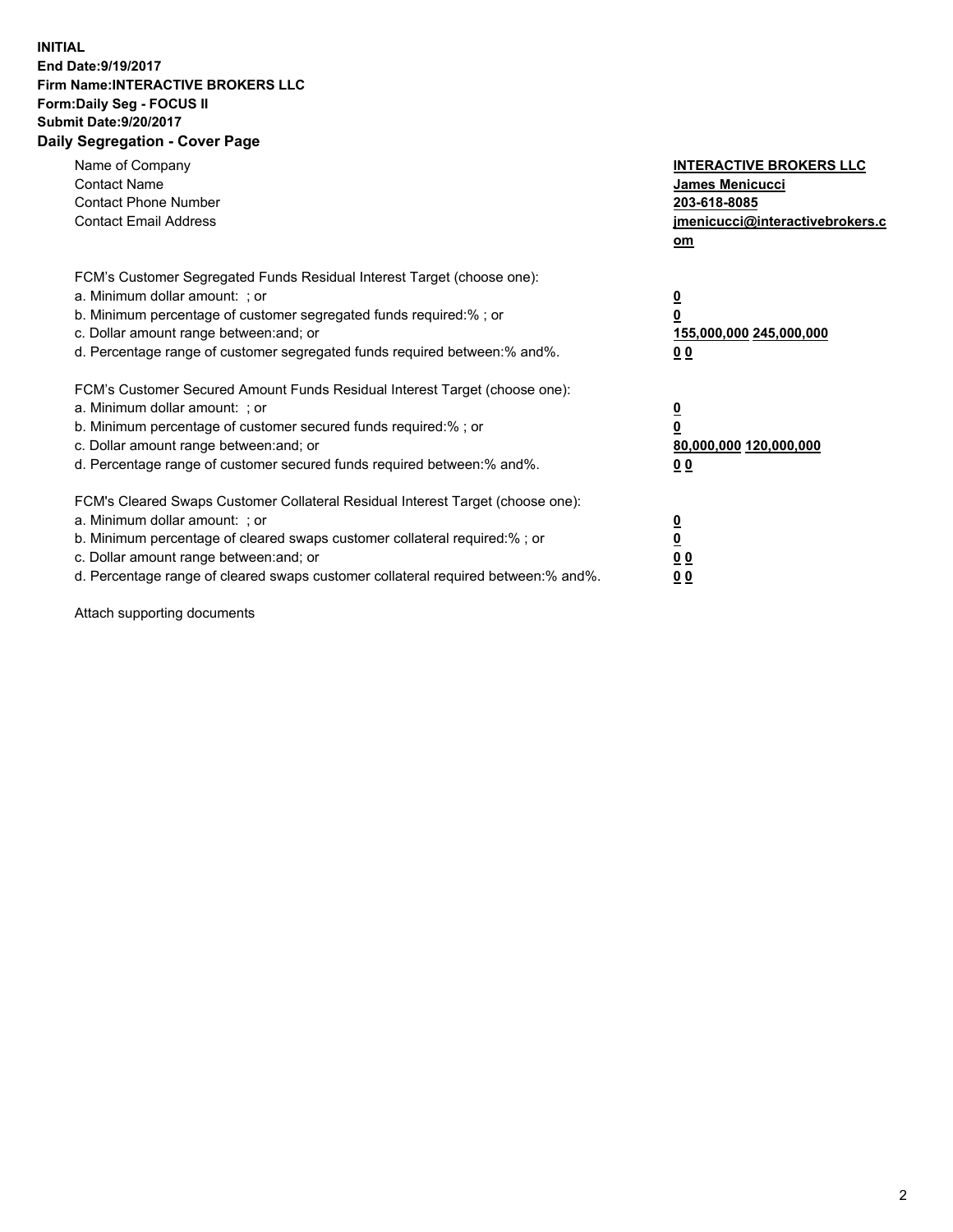## **INITIAL End Date:9/19/2017 Firm Name:INTERACTIVE BROKERS LLC Form:Daily Seg - FOCUS II Submit Date:9/20/2017**

## **Daily Segregation - Secured Amounts** Foreign Futures and Foreign Options Secured Amounts Amount required to be set aside pursuant to law, rule or regulation of a foreign government or a rule of a self-regulatory organization authorized thereunder **0** [7305] 1. Net ledger balance - Foreign Futures and Foreign Option Trading - All Customers A. Cash **393,698,331** [7315] B. Securities (at market) **0** [7317] 2. Net unrealized profit (loss) in open futures contracts traded on a foreign board of trade **3,373,779** [7325] 3. Exchange traded options a. Market value of open option contracts purchased on a foreign board of trade **81,859** [7335] b. Market value of open contracts granted (sold) on a foreign board of trade **-98,370** [7337] 4. Net equity (deficit) (add lines 1. 2. and 3.) **397,055,599** [7345] 5. Account liquidating to a deficit and account with a debit balances - gross amount **2,771** [7351] Less: amount offset by customer owned securities **0** [7352] **2,771** [7354] 6. Amount required to be set aside as the secured amount - Net Liquidating Equity Method (add lines 4 and 5) **397,058,370** [7355] 7. Greater of amount required to be set aside pursuant to foreign jurisdiction (above) or line 6. **397,058,370** [7360] FUNDS DEPOSITED IN SEPARATE REGULATION 30.7 ACCOUNTS 1. Cash in banks A. Banks located in the United States **98,803,989** [7500] B. Other banks qualified under Regulation 30.7 **0** [7520] **98,803,989** [7530] 2. Securities A. In safekeeping with banks located in the United States **343,885,025** [7540] B. In safekeeping with other banks qualified under Regulation 30.7 **0** [7560] **343,885,025** [7570] 3. Equities with registered futures commission merchants A. Cash **0** [7580] B. Securities **0** [7590] C. Unrealized gain (loss) on open futures contracts **0** [7600] D. Value of long option contracts **0** [7610] E. Value of short option contracts **0** [7615] **0** [7620] 4. Amounts held by clearing organizations of foreign boards of trade A. Cash **0** [7640] B. Securities **0** [7650] C. Amount due to (from) clearing organization - daily variation **0** [7660] D. Value of long option contracts **0** [7670] E. Value of short option contracts **0** [7675] **0** [7680] 5. Amounts held by members of foreign boards of trade A. Cash **74,249,619** [7700] B. Securities **0** [7710] C. Unrealized gain (loss) on open futures contracts **2,666,785** [7720] D. Value of long option contracts **81,859** [7730] E. Value of short option contracts **-98,370** [7735] **76,899,893** [7740] 6. Amounts with other depositories designated by a foreign board of trade **0** [7760] 7. Segregated funds on hand **0** [7765] 8. Total funds in separate section 30.7 accounts **519,588,907** [7770] 9. Excess (deficiency) Set Aside for Secured Amount (subtract line 7 Secured Statement Page 1 from Line 8) **122,530,537** [7380] 10. Management Target Amount for Excess funds in separate section 30.7 accounts **80,000,000** [7780]

11. Excess (deficiency) funds in separate 30.7 accounts over (under) Management Target **42,530,537** [7785]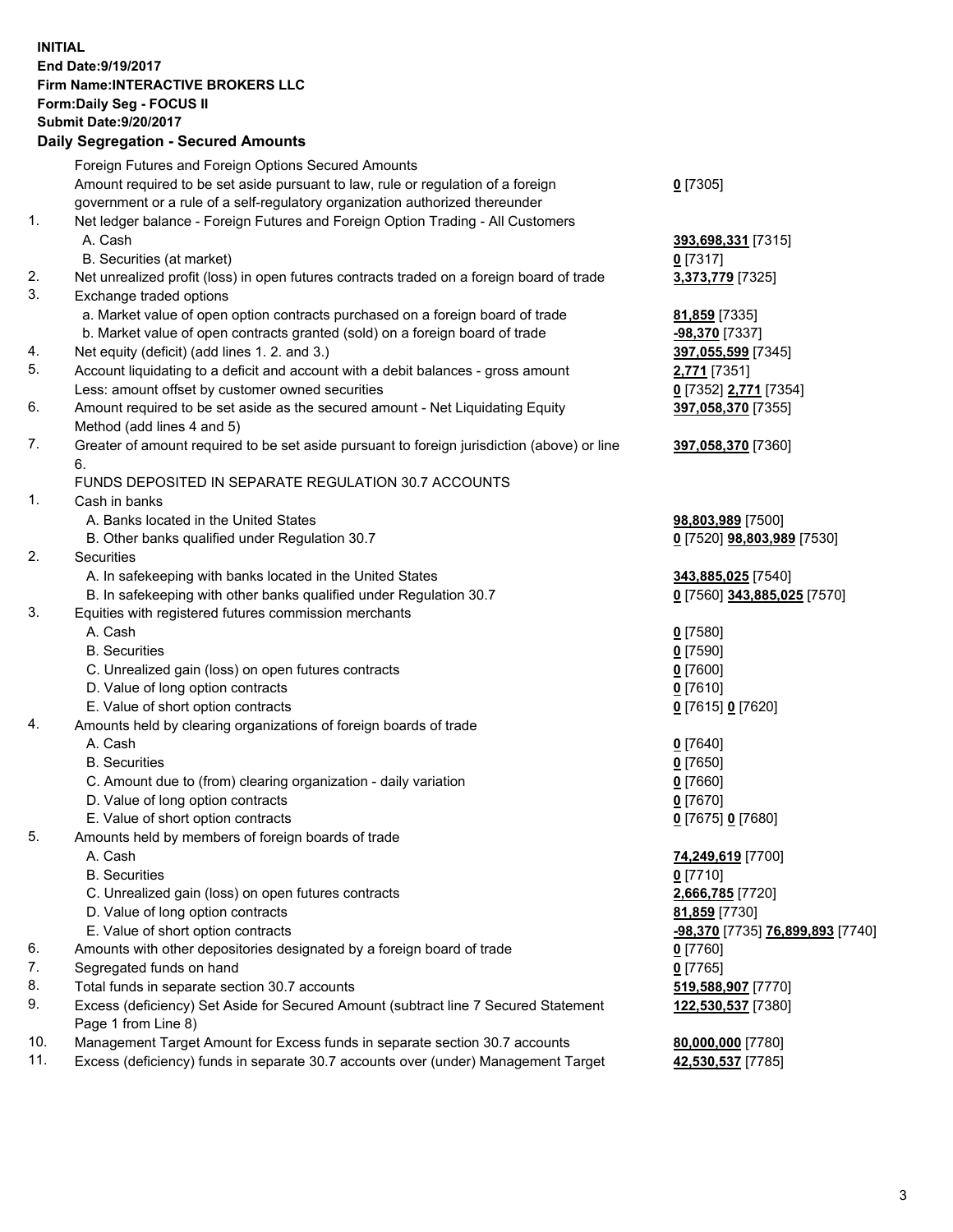**INITIAL End Date:9/19/2017 Firm Name:INTERACTIVE BROKERS LLC Form:Daily Seg - FOCUS II Submit Date:9/20/2017 Daily Segregation - Segregation Statement** SEGREGATION REQUIREMENTS(Section 4d(2) of the CEAct) 1. Net ledger balance A. Cash **4,614,940,850** [7010] B. Securities (at market) **0** [7020] 2. Net unrealized profit (loss) in open futures contracts traded on a contract market **-59,826,972** [7030] 3. Exchange traded options A. Add market value of open option contracts purchased on a contract market **94,730,766** [7032] B. Deduct market value of open option contracts granted (sold) on a contract market **-203,317,823** [7033] 4. Net equity (deficit) (add lines 1, 2 and 3) **4,446,526,821** [7040] 5. Accounts liquidating to a deficit and accounts with debit balances - gross amount **211,219** [7045] Less: amount offset by customer securities **0** [7047] **211,219** [7050] 6. Amount required to be segregated (add lines 4 and 5) **4,446,738,040** [7060] FUNDS IN SEGREGATED ACCOUNTS 7. Deposited in segregated funds bank accounts A. Cash **1,071,664,766** [7070] B. Securities representing investments of customers' funds (at market) **2,371,430,905** [7080] C. Securities held for particular customers or option customers in lieu of cash (at market) **0** [7090] 8. Margins on deposit with derivatives clearing organizations of contract markets A. Cash **518,445,083** [7100] B. Securities representing investments of customers' funds (at market) **798,985,688** [7110] C. Securities held for particular customers or option customers in lieu of cash (at market) **0** [7120] 9. Net settlement from (to) derivatives clearing organizations of contract markets **3,804,518** [7130] 10. Exchange traded options A. Value of open long option contracts **94,724,522** [7132] B. Value of open short option contracts **-203,308,400** [7133] 11. Net equities with other FCMs A. Net liquidating equity **0** [7140] B. Securities representing investments of customers' funds (at market) **0** [7160] C. Securities held for particular customers or option customers in lieu of cash (at market) **0** [7170] 12. Segregated funds on hand **0** [7150] 13. Total amount in segregation (add lines 7 through 12) **4,655,747,082** [7180] 14. Excess (deficiency) funds in segregation (subtract line 6 from line 13) **209,009,042** [7190] 15. Management Target Amount for Excess funds in segregation **155,000,000** [7194]

16. Excess (deficiency) funds in segregation over (under) Management Target Amount Excess

**54,009,042** [7198]